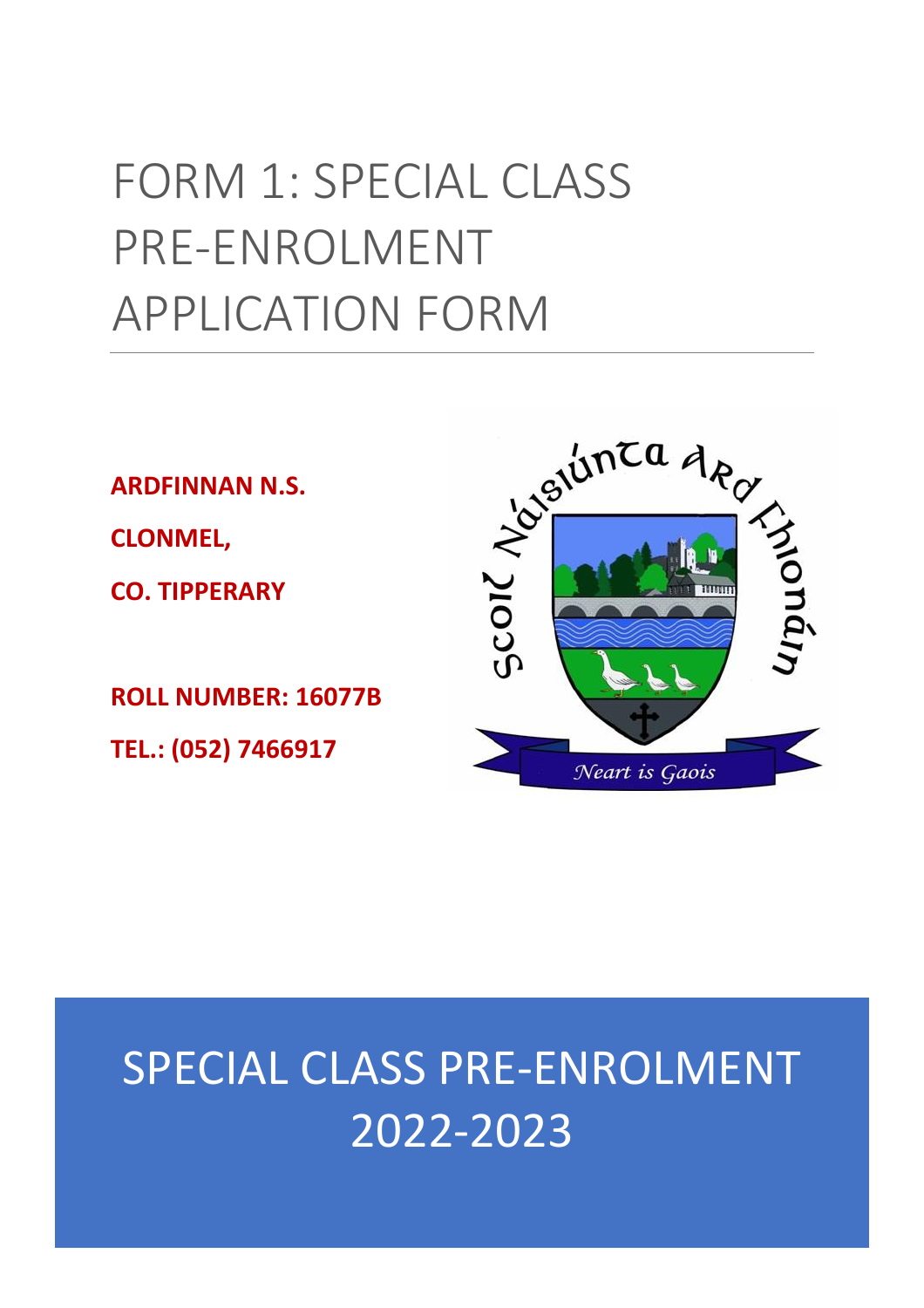# **Special Class Pre-Enrolment 2022-2023**

### **PUPIL DETAILS**

| <b>First Name</b>     |         |
|-----------------------|---------|
| Surname               |         |
| Date of Birth         |         |
| Gender                |         |
| P.P.S. number         |         |
| Address (at which the |         |
| applicant resides)    |         |
|                       |         |
|                       | Eircode |

## **PARENT(S)/GUARDIAN(S) DETAILS**

| Name      |              |                   |                            |  |
|-----------|--------------|-------------------|----------------------------|--|
| Parent [] | Custodian [] | Legal Guardian [] | please tick as appropriate |  |
| Address   |              |                   |                            |  |
|           |              |                   |                            |  |
|           |              |                   |                            |  |
| Tel. No:  |              |                   |                            |  |
| Email:    |              |                   |                            |  |

| Name      |              |                   |                            |
|-----------|--------------|-------------------|----------------------------|
| Parent [] | Custodian [] | Legal Guardian [] | please tick as appropriate |
| Address   |              |                   |                            |
|           |              |                   |                            |
|           |              |                   |                            |
| Tel. No:  |              |                   |                            |
| Email:    |              |                   |                            |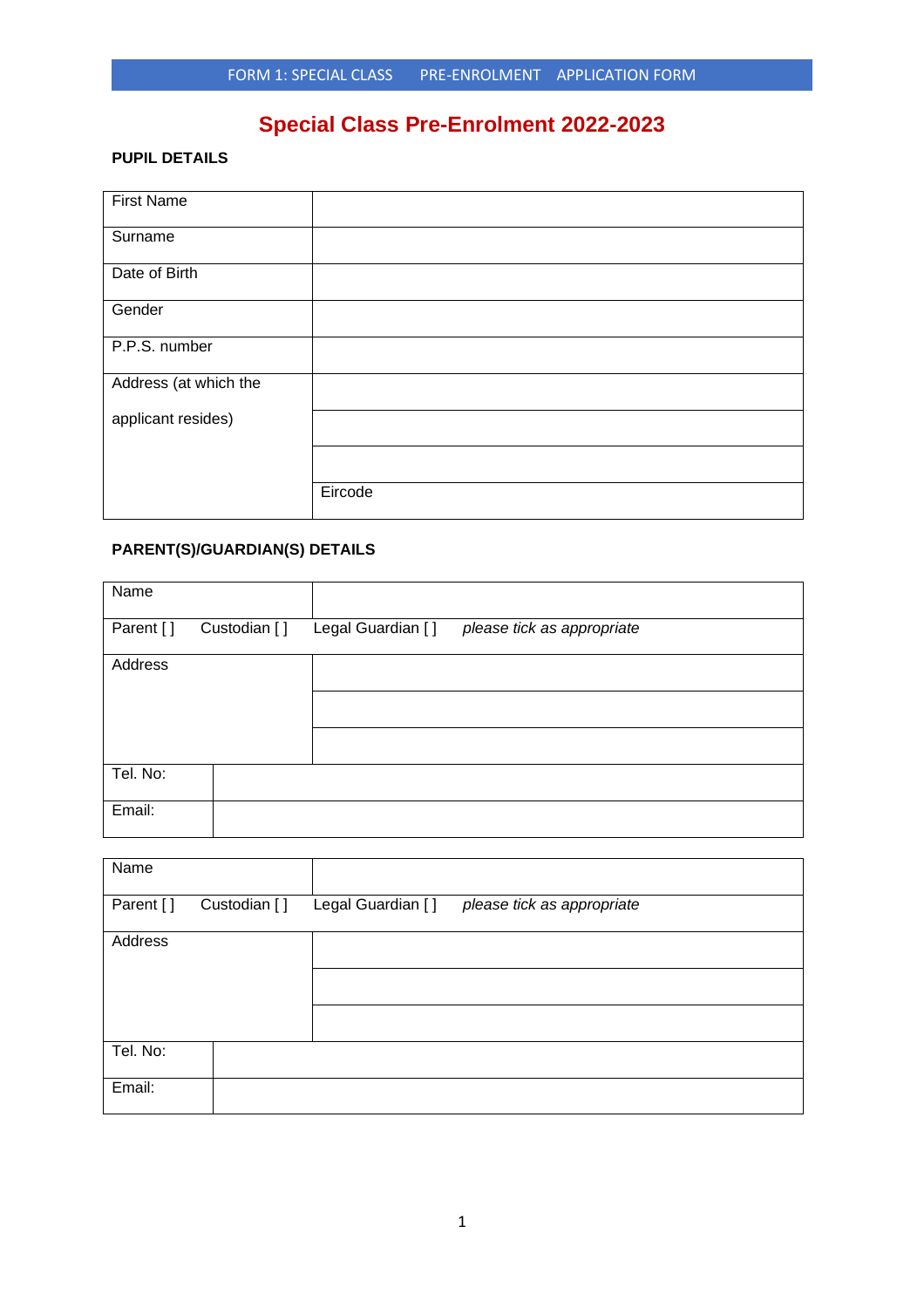#### **Please submit the following with this Pre-Enrolment Application Form:**

#### • **Reports confirming:**

- (I) An up to date psychological assessment (within 2 years of date of application) stating the child's disability in line with the designation for ASD Special Class.
- (II) The child's complex or severe learning need that require the support of a special class setting and the reasons why this setting is the most appropriate
- (III) Diagnosis of ASD according to DSM IV/V or ICD 10
- (IV) Any reports from a multi-disciplinary team or any part thereof.
- Reports should support the key considerations of:

*(i) Diagnosis* – child must have professional reports as outlined in point (I) above

*(ii) Integration* – child must be capable of integrating into the mainstream, at an ageappropriate level and from a health & safety point of view (where challenging behaviours can occur)

*(iii) Appropriateness of the placement* – child must be able to access the primary school curriculum. Where a general learning disability also presents, it must fall within the "mild GLD" range to ensure the child can access the primary school curriculum when integrating into mainstream classes.

- Reports must state that an ASD special class in a mainstream school is the most appropriate setting for your child and the reasons why. Reports should differentiate between a special class setting and special school setting to ensure the needs of the child are accurately met. Consideration for special class enrolment will be provided where reports state special class provision is the most suitable placement to meet your child's learning needs.
- All relevant reports MUST be included with this Pre-Enrolment Application Form. Failure to submit a report can result in the termination of an enrolment offer at the discretion of the Board of Management.

| Signature | או |  |
|-----------|----|--|
|           |    |  |

| Date:<br>. |
|------------|
|------------|

#### **Completed Pre-Enrolment Application Form along with;**

- **Original Birth Certificate** (this will be photocopied and returned),
- **Baptismal Lines** (if applicable)

must be returned to **Ardfinnan N.S.** no later than **school finish (3:10p.m.) on closing date. January 31st, 2022.**